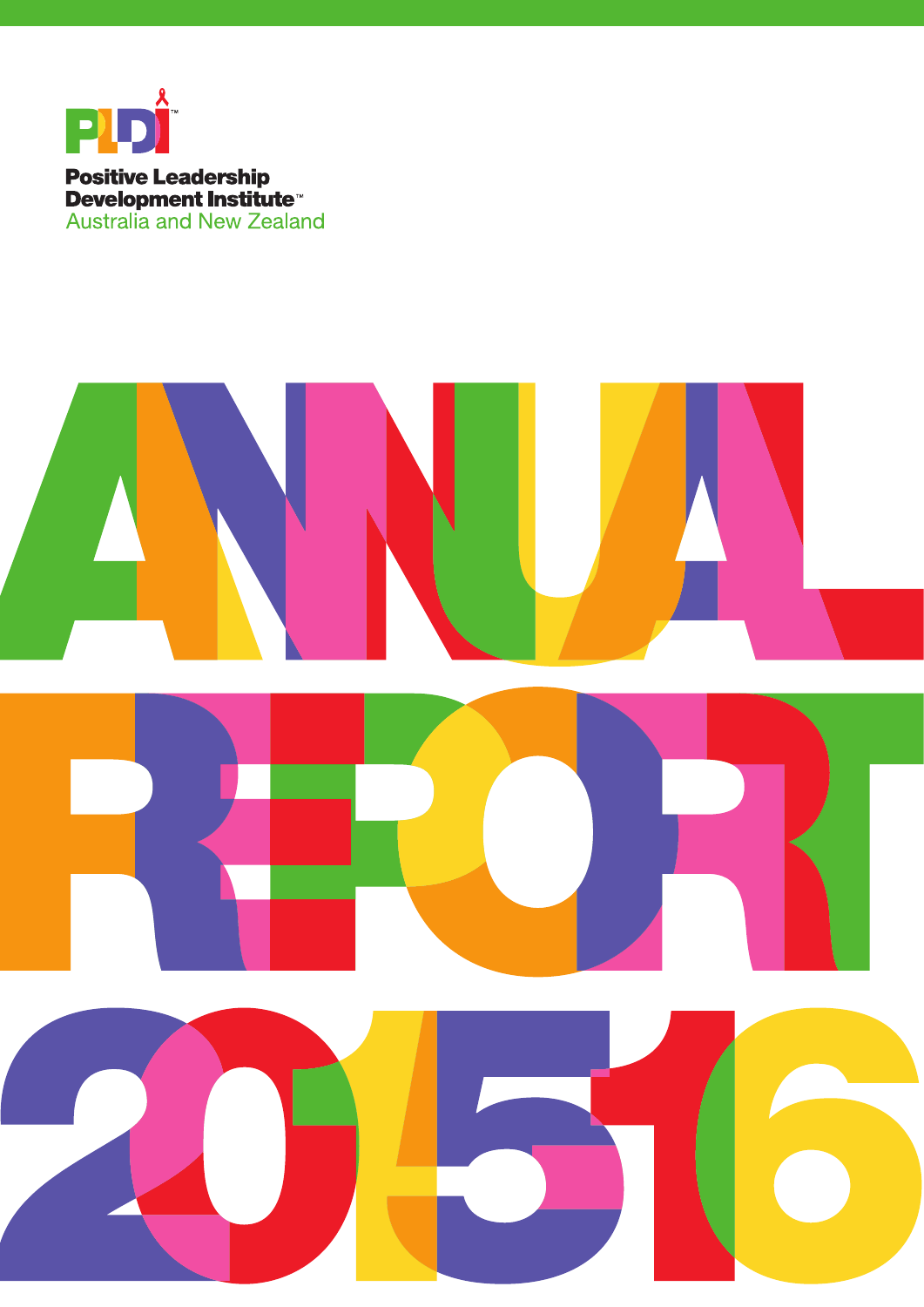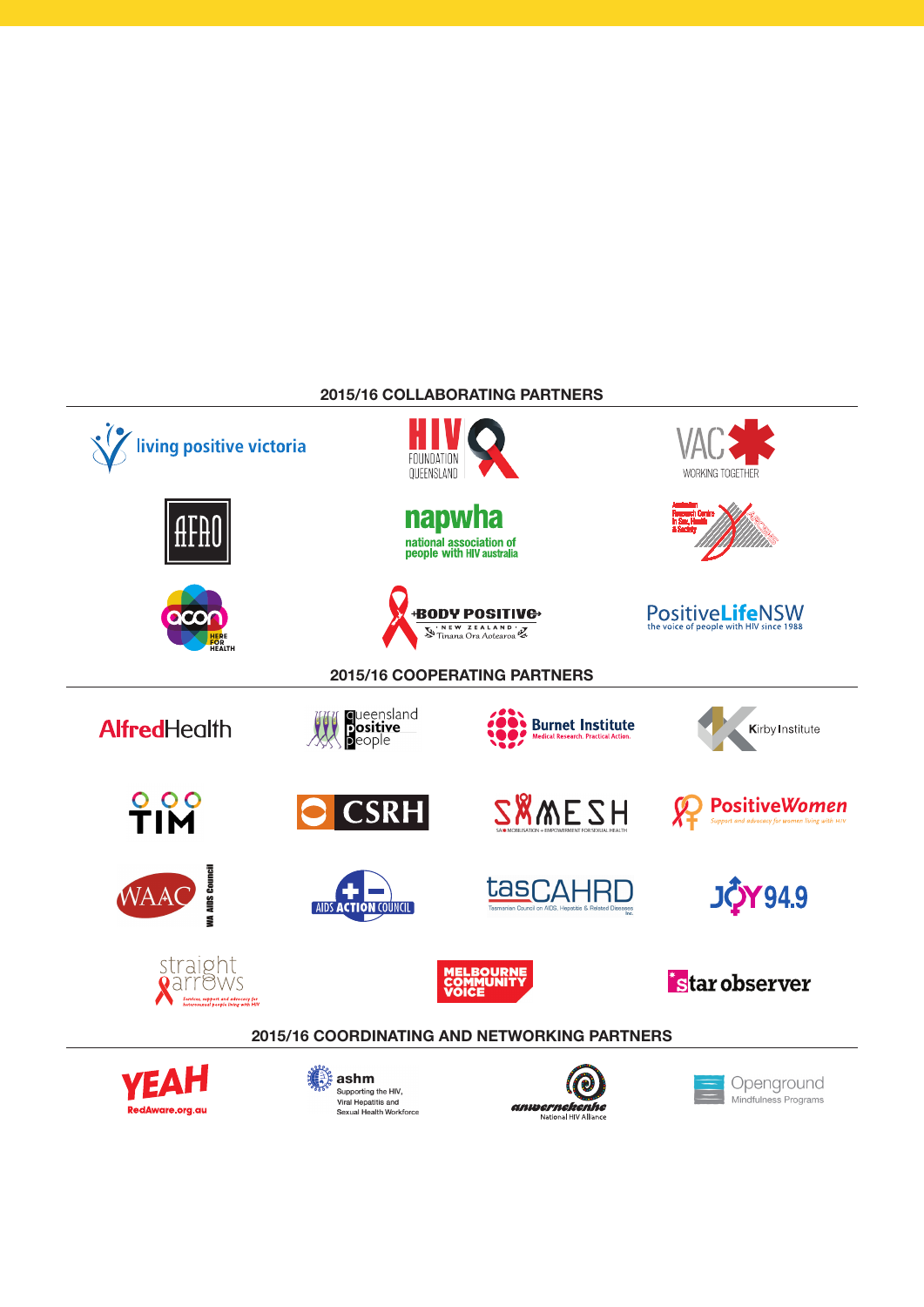# Introduction

This year was the second successful year of the MOU which saw an increase in collaborating partners including [Positive Life NSW,](http://www.positivelife.org.au) Body Positive New [Zealand](http://www.bodypositive.org.nz) and [HIV Foundation Queensland.](http://www.hivfoundation.org.au) In total, the nine partners continue to put up the capital and resources behind the project to ensure the Institute continues to operate.

In addition, there are 27 cooperating partners who promote the Institute and support the attendance of participants. From the dedicated facilitation team who run the day-to-day operations of Institute and have invested into the belief that we are making a difference, to the alumni coordinators who demonstrate leadership to ensure their colleagues continue down a path of growth and development. Their efforts have been vital to where the Institute is today.

Finally, a big thank you to all the PLDI graduates who are already changing the way we see PLHIV across Australia and New Zealand. It's their collective leadership, their shared commitment to challenging the process and their insights into living with HIV that is enabling others to act, encouraging the heart and making PLDI a course that continues to attract high demand from the PLHIV community.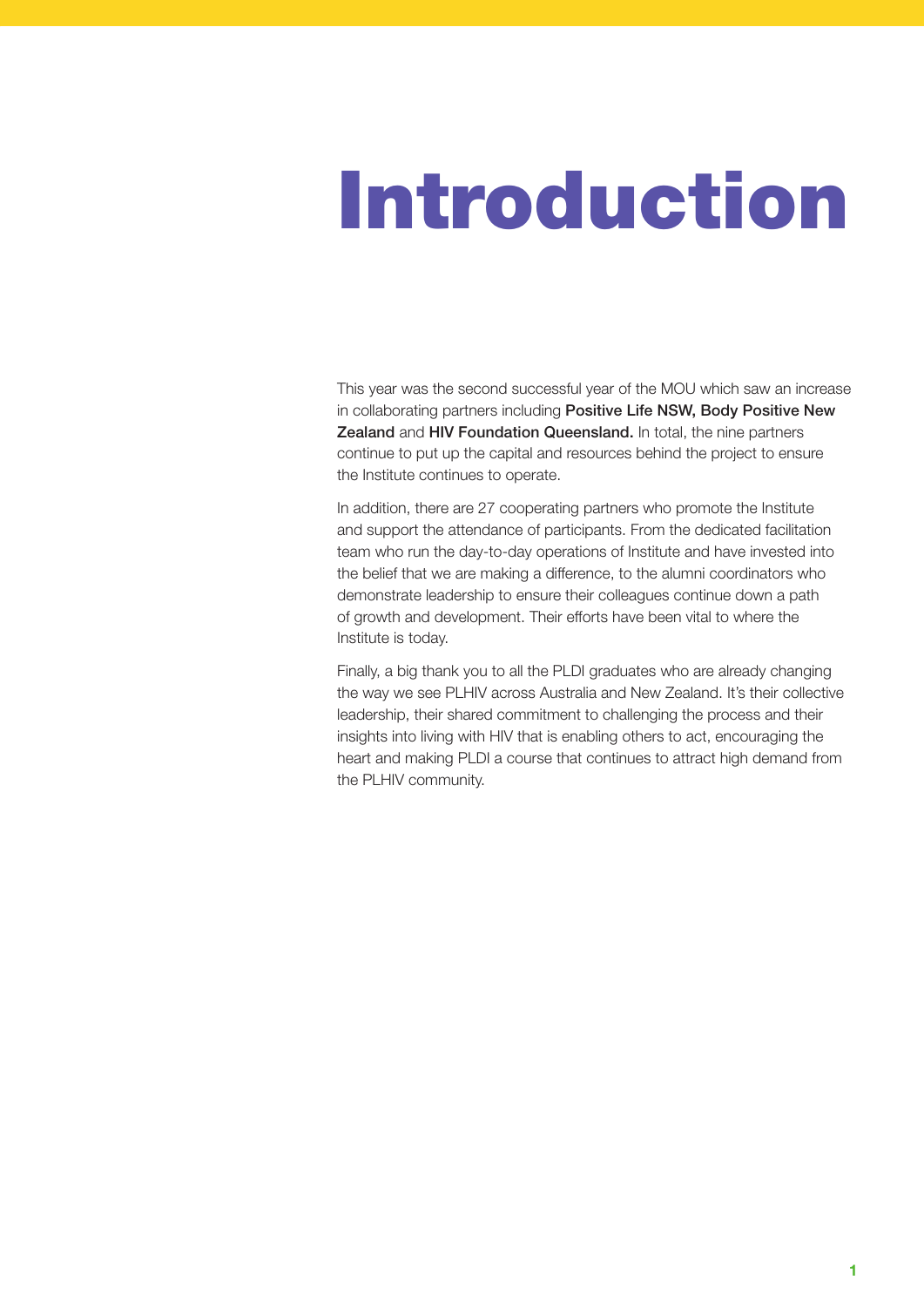# Workshop Highlights 2015-16

The addition of new partners has expanded the number of agencies providing [scholarships for PLDI participants](http://www.pldiaustralia.org.au/apply). The cooperating partners contributed a total of \$27,500 towards course fees and travel and accommodation costs to ensure that 60 participants were able to take part in the five workshops held this year.

These collaborating partners also ensured the Institute had the ability to expand in Queensland and New Zealand, with Positive Life NSW contributing the leadership and coordination for the new [PLDI website.](http://www.pldiaustralia.org.au) Both Body Positive New Zealand and Positive Life NSW also provided a substantial scholarship program for participants from NSW and New Zealand.



contributions from cooperating Partners ensured 60 participants could take part in 5 workshops

**QUEENSLAND** March 2016

NEW SOUTH WALES November 2015

VICTORIA September 2015 & June 2016

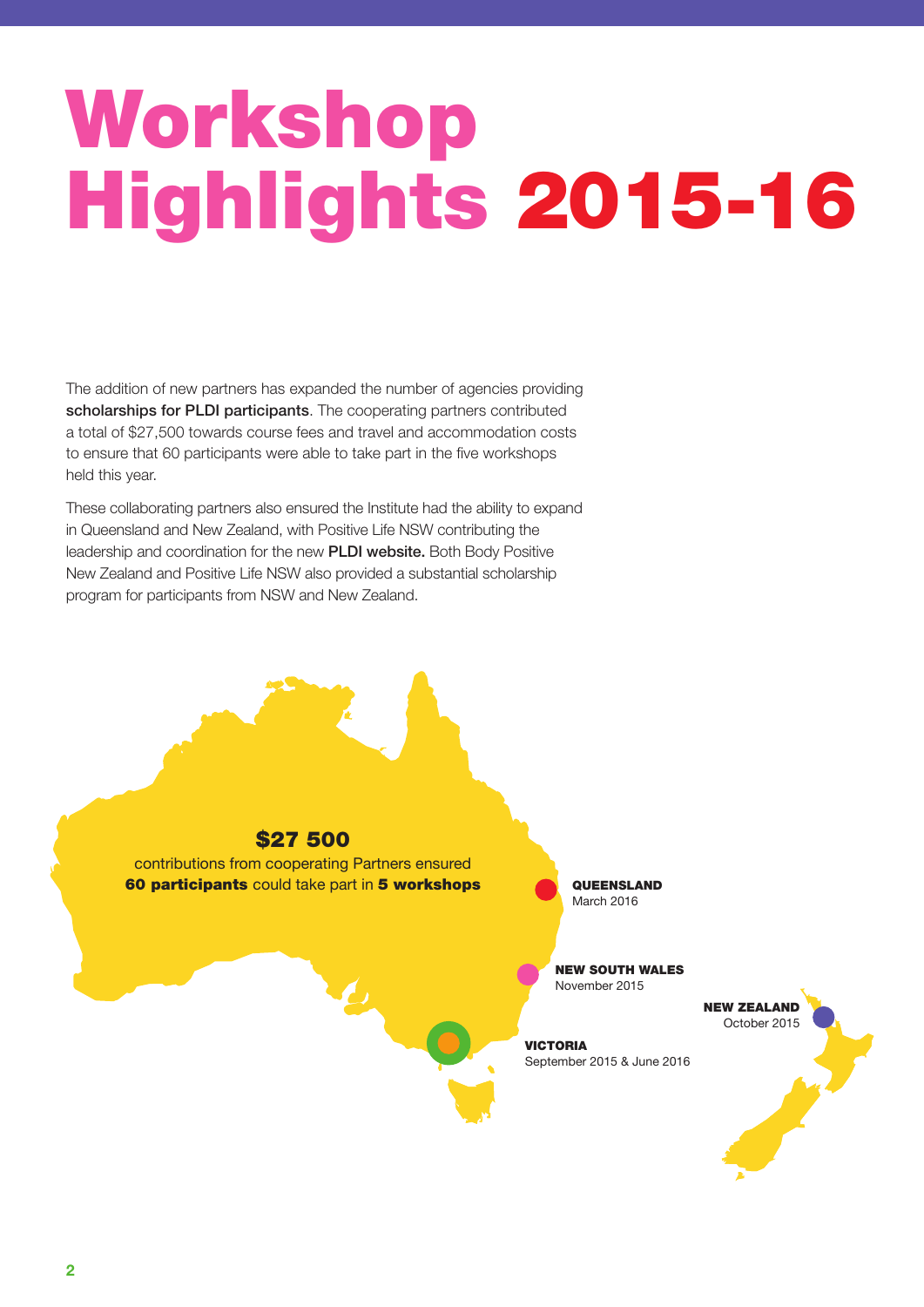One of the key strengths of the workshop is the careful selection of participants. By emphasising the diversity of participants in the workshop, everyone is exposed to a range of people living with HIV and therefore a greater understanding and appreciation of our differences as well as our similarities. This is a key learning brought back from the Canadian founders of the Institute and it rings very true for the courses in Australia and New Zealand.

The tables show the backgrounds of the 60 graduates from 2015-2016 and a profile of the nearly 120 graduates to date.

| <b>Residence</b> | $2015 - 16$ | <b>Total to Date</b> | <b>Residence</b>   | 2015-16 | <b>Total to Date</b> |
|------------------|-------------|----------------------|--------------------|---------|----------------------|
| Queensland       |             | 20                   | Western Australia  | 3       | 6                    |
| New South Wales  | 14          | 31                   | Northern Territory |         |                      |
| Victoria         | 15          | 34                   | ACT                |         |                      |
| Tasmania         |             |                      | New Zealand        | 15      | 16                   |
| South Australia  |             | З                    | International      |         |                      |

| <b>Identity</b> | $2015 - 16$ | Total to Date | <b>Background</b> |    | 2015-16 Total to Date |
|-----------------|-------------|---------------|-------------------|----|-----------------------|
| Male            | 46          | 91            | CALD              | 10 | 15                    |
| Female          | 13          | 26            | <b>ATSI</b>       |    |                       |
| <b>Intersex</b> |             |               | <b>LGBTIO</b>     | 37 | 80                    |
| Transgender     |             |               | Heterosexual      |    | 26                    |

|           |         | <b>HIV Sector</b> |             |    |                       |  |  |
|-----------|---------|-------------------|-------------|----|-----------------------|--|--|
| Age       | 2015-16 | Total to Date     | Involvement |    | 2015-16 Total to Date |  |  |
| $30$      | 10      | 23                | High        | 22 | 44                    |  |  |
| $31 - 45$ | 31      | 58                | Moderate    | 18 | 38                    |  |  |
| >46       | 19      | 37                | Low         | 19 | 37                    |  |  |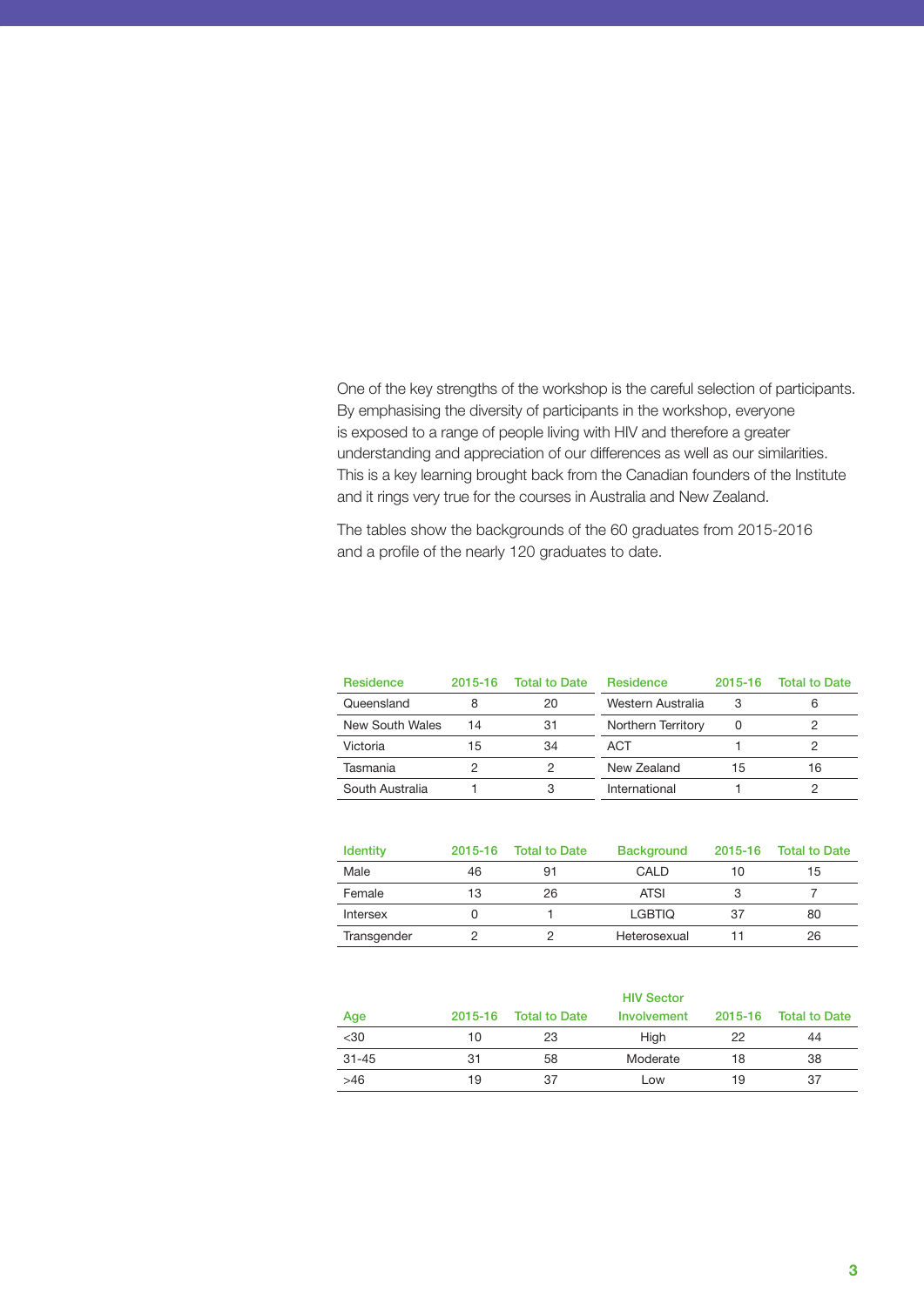## PLDI Graduates

Participants are asked to reflect on the PLDI workshop experience upon graduating. The responses are diverse but the feedback is excellent despite how it impacts them differently. A few of the reflections from participants are captured below.

The workshop maintains a robust evaluation structure that assesses process, impact and outcome indicators of change in the lives of participants. Also, participants are assessed in psychological resilience and emotional intelligence both prior to, and upon completion of the workshop with follow up evaluations after one and six months. In all five workshops, in this reporting year, participants showed an increase and sustained levels of psychological resilience. These results demonstrate the changes in resilience and emotional wellbeing and intelligence were presented at the Australasian HIV & AIDS Conference in November 2015, and the Social Research Conference on HIV, Viral Hepatitis & Related Diseases conference in Sydney in March 2016 with thanks to The Centre for Social Research and Health.

We are shifting the evaluation schedule to ensure that we are now tracking leadership awareness and reflection.

"I really didn't know what to expect nor what I would get out of this workshop. It has really changed my life. It gave me the confidence to find new work, make the move back to the city and to start making progress to help our community and start being a leader. Those experiences from the workshop will last with me forever."

Mark – Queensland

"I absolutely loved the experience and as time has gone by I've realised how amazing a course it is. The Facebook PLDI Alumni network that our group wanted to purse is growing and I know it will deliver a great dividend. Thank you to everyone who has been part of the course, whether as an advocate, a funder or a facilitator."

DeeJay – New South Wales

"The workshop was intensely challenging but also strengthening and transformational. Beforehand I was hesitant about participating but it was hugely beneficial, and I am grateful to have had the opportunity."

David - Hawaii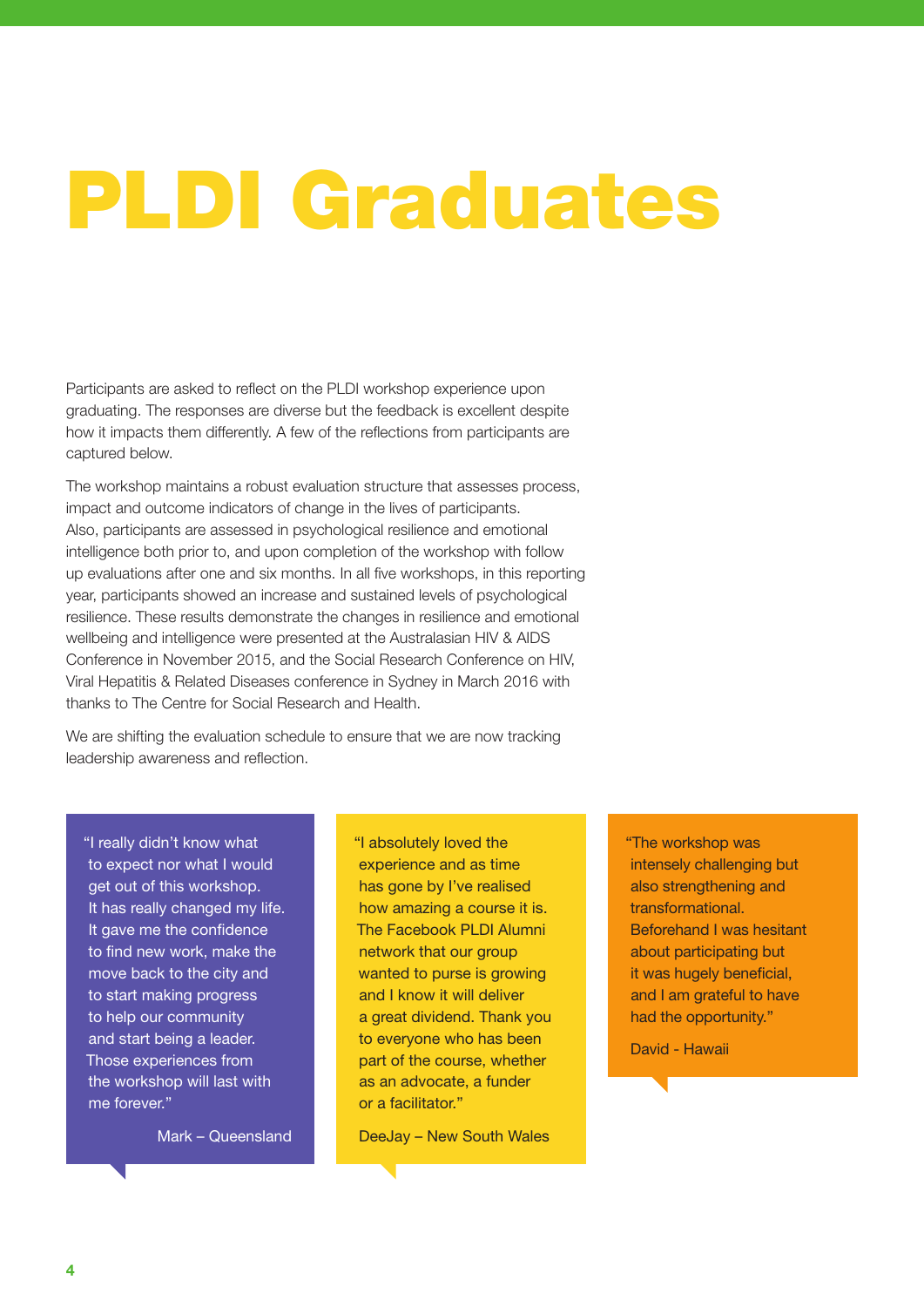

### Emotional intelligence of PLDI participants 2015-2016

## Psychological resilience of PLDI participants 2015-2016

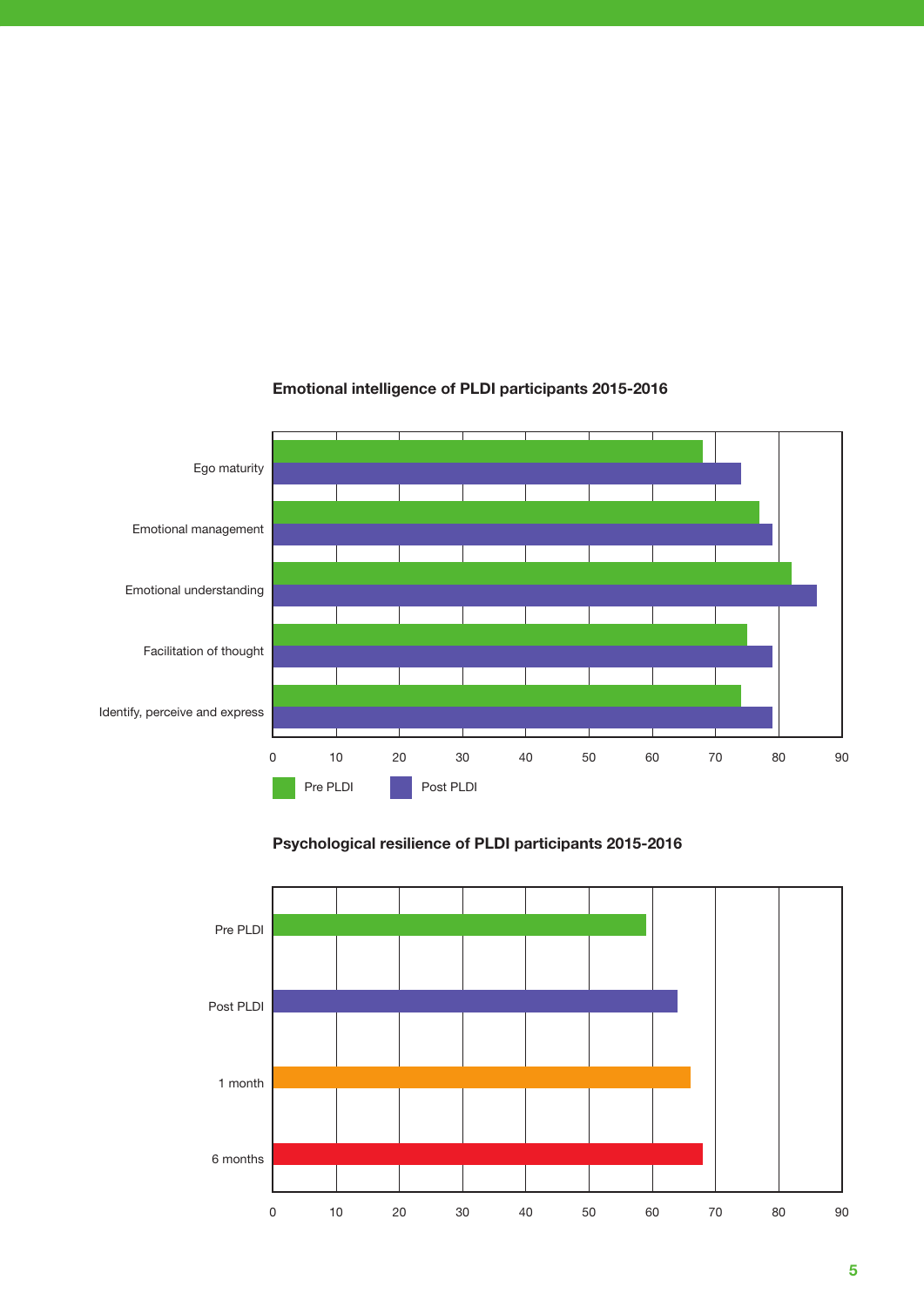# PLDI Team

PLDI operates with a [steering committee](http://www.pldiaustralia.org.au/about/oversight-team-profiles) made up of representatives from the nine collaborating partners and the [facilitation team](http://www.pldiaustralia.org.au/about/team-members-profiles) is made up of 10 highly skilled and well-recognised graduates from across Australia and New Zealand. All the facilitators have demonstrated a capacity to lead and train others in the objectives of the Institute.

In response to the volume of graduates, we have recruited six **PLDI Alumni** [Coordinators](http://www.pldiaustralia.org.au/about/state-alumni-coordinators) who will be working to ensure that the alumni in each state are continually encouraged to learn and develop as leaders in their communities.

We would like to welcome the following people into a number of new roles over the course of the past year:

### Steering Committee Members

- Mark Fisher Body Positive New Zealand
- Craig Cooper Positive Life NSW
- Darryl O'Donnell Australian Federation of AIDS Organisations
- Melissa Warner HIV Foundation Queensland

### PLDI Facilitators

- Sarah PLDI Alumni September 2015
- Táwhanga PLDI Alumni June 2016

### PLDI Alumni Coordinators

- Bill (NSW) PLDI Alumni November 2013
- Sharon (QLD) PLDI Alumni September 2015
- Matt (QLD) PLDI Alumni march 2016
- Paul (WA) PLDI Alumni October 2014
- Adam (WA) PLDI Alumni March 2016
- Craig (VIC) PLDI Alumni October 2015

### PLDI Research and Evaluation Coordinator

• Ruan (VIC) PLDI Alumni September 2015